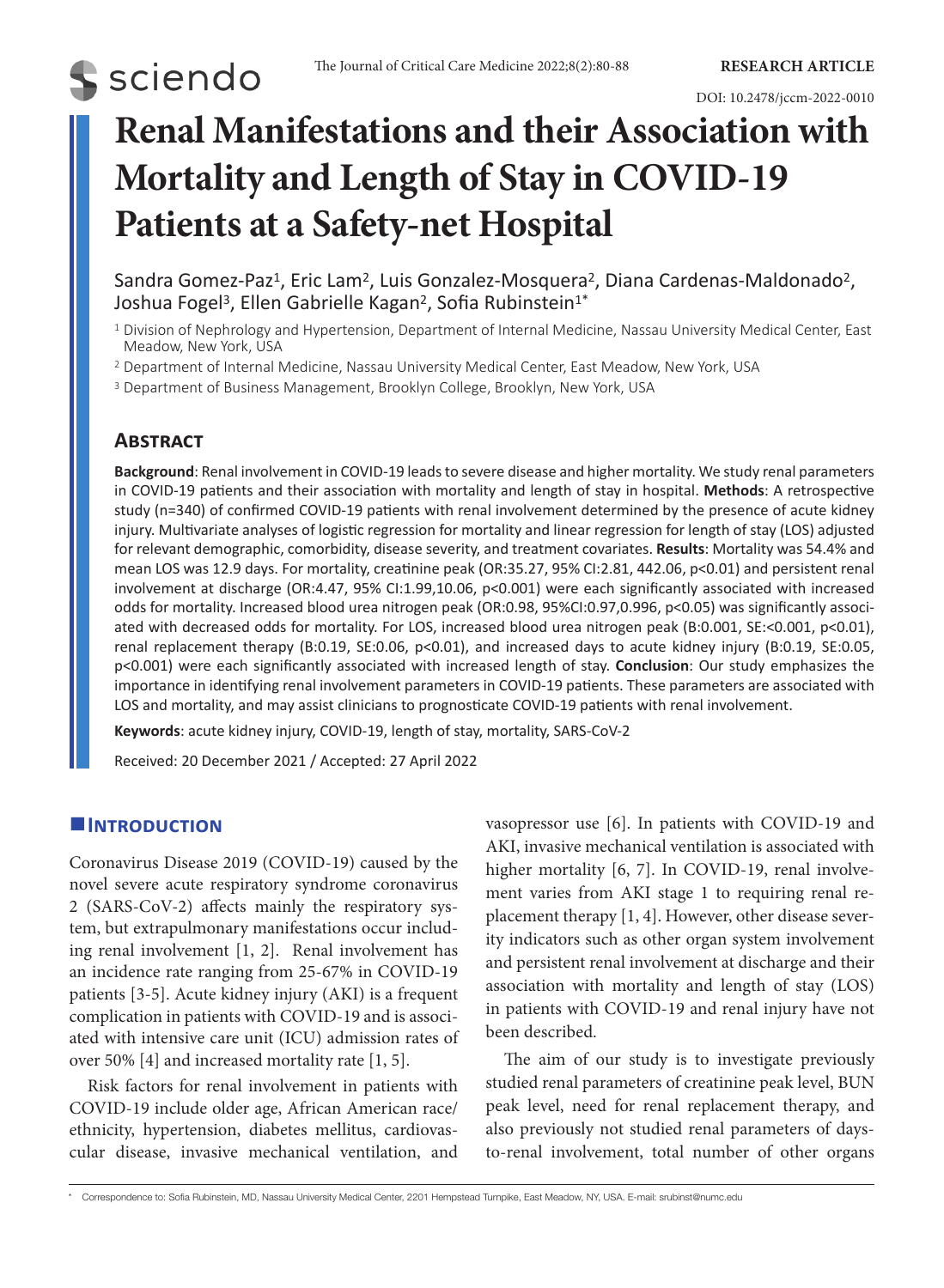involved, and persistent renal involvement at the time of discharge or death in COVID-19 patients with renal involvement and their association with mortality and LOS. We hypothesize that these previously not studied variables are associated with increased mortality and LOS in COVID-19 patients with renal involvement.

## **METHODS**

#### **Study Design and Participants**

We conducted a retrospective study of 340 patients with confirmed COVID-19 infection and renal involvement that were admitted to our safety-net institution in a suburban New York City hospital from March 1,2020 to May 15, 2020. A positive result from a nasopharyngeal sample of real-time reverse transcription polymerase chain reaction (RT-PCR) result for SARS-CoV-2 confirmed positive COVID-19 infection. Renal involvement was determined by the presence of acute kidney injury (AKI) as per Kidney Disease Improving Global Outcomes (KDIGO) Guidelines [8]. All participants completed their hospital course as discharged alive or deceased. The hospital Institutional Review Board granted ethical approval to conduct this study. A waiver for informed consent was obtained due to the retrospective nature of the study.

## **Variables**

Demographic characteristics were age (years), sex (male, female), race/ethnicity [Caucasian, African American, Hispanic and/or Latino, and Other], and insurance status (private, uninsured/emergency Medicaid, regular Medicaid, and Medicare). Comorbidities were obesity (BMI30.0 kg/m<sup>2</sup>) and the Charlson Comorbidity Index (CCI) which includes a range of comorbid conditions of age, renal disease, diabetes mellitus, history of myocardial infarction, heart failure, peripheral vascular disease, chronic obstructive pulmonary disease, dementia, cerebrovascular accident, solid tumor, leukemia, lymphoma, AIDS status, chronic liver disease, connective tissue disease, and peptic ulcer disease (37 points total) [9].The CCI predicts 10-year survival [9].

Indicators for disease severity were the admission qSOFA (Quick Sequential Organ Failure Assessment) score (3 points total) [10], ICU admission, intubation at the time of admission, and oxygen requirement during hospitalization [11]. ICU admission was defined by the need for supplemental oxygen with fraction of inspired oxygen (FiO2) >55% (with or without invasive mechanical ventilation) or use of vasopressor medications. Oxygen requirement during hospitalization was divided as none or low FiO2 (<55%) requirement, high FiO2 requirement (>55%), and the need for invasive mechanical ventilation (intubation).

Renal involvement was defined by the presence of AKI as per KDIGO guidelines, in which AKI is defined as an increase in serum creatinine level (SCr) by 0.3 mg/dl within 48 hours of admission or 1.5 times increase in SCr from known baseline or presumed to have increased within the prior 7 days [8]. AKI was classified per Acute Kidney Injury Network (AKIN) criteria as stage 1 (increase in SCr  $\geq$  0.3mg/dL or 1.5-times from baseline), stage 2 (two times increase in SCr 2 from baseline), and stage 3 (increase in SCr  $\geq$  4mg/dL with acute rise of  $\geq$ 0.5mg/dL or three times increase in SCr from baseline or new renal replacement therapy, irrespective of SCr) [8]. Days-to-renal involvement was defined as the total number of days from admission until the first day of renal involvement. Persistent renal involvement at discharge was defined by persistent AKI or failure to return to baseline SCr on the last day of hospitalization. Other renal involvement variables included creatinine peak level (mg/dl), blood urea nitrogen (BUN) peak level (mg/dl), serum sodium level on admission (mEq/L), serum calcium level during hospitalization (mg/dL), urine specific gravity, and new renal replacement therapy (NRRT) during hospitalization (no/yes).

Treatment/management variables measured as no/ yes were the use of vasopressor medication, any antibiotic, antiviral (remdesivir), antimalarial (hydroxychloroquine or chloroquine), non-steroidal anti-inflammatory drugs (NSAIDs), angiotensin-converting-enzyme inhibitors (ACE-i) or angiotensin-II-receptor blockers (ARBs), any steroid medication, convalescent plasma from COVID-19 survivor donors, interleukin inhibitors (anti-IL6 monoclonal antibodies-tocilizumab), and therapeutic dosage of anticoagulant medications.

The number of organs involved was defined as the sum of eight organs that were impaired or involved during admission. Involvement of each organ was determined by collecting the following information: mean arterial pressure (MAP) on admission (mmHg) for the cardiovascular system; Glasgow Coma Score (GCS) nadir during hospitalization for the neurological system; nadir oxygen saturation <95% or any new requirement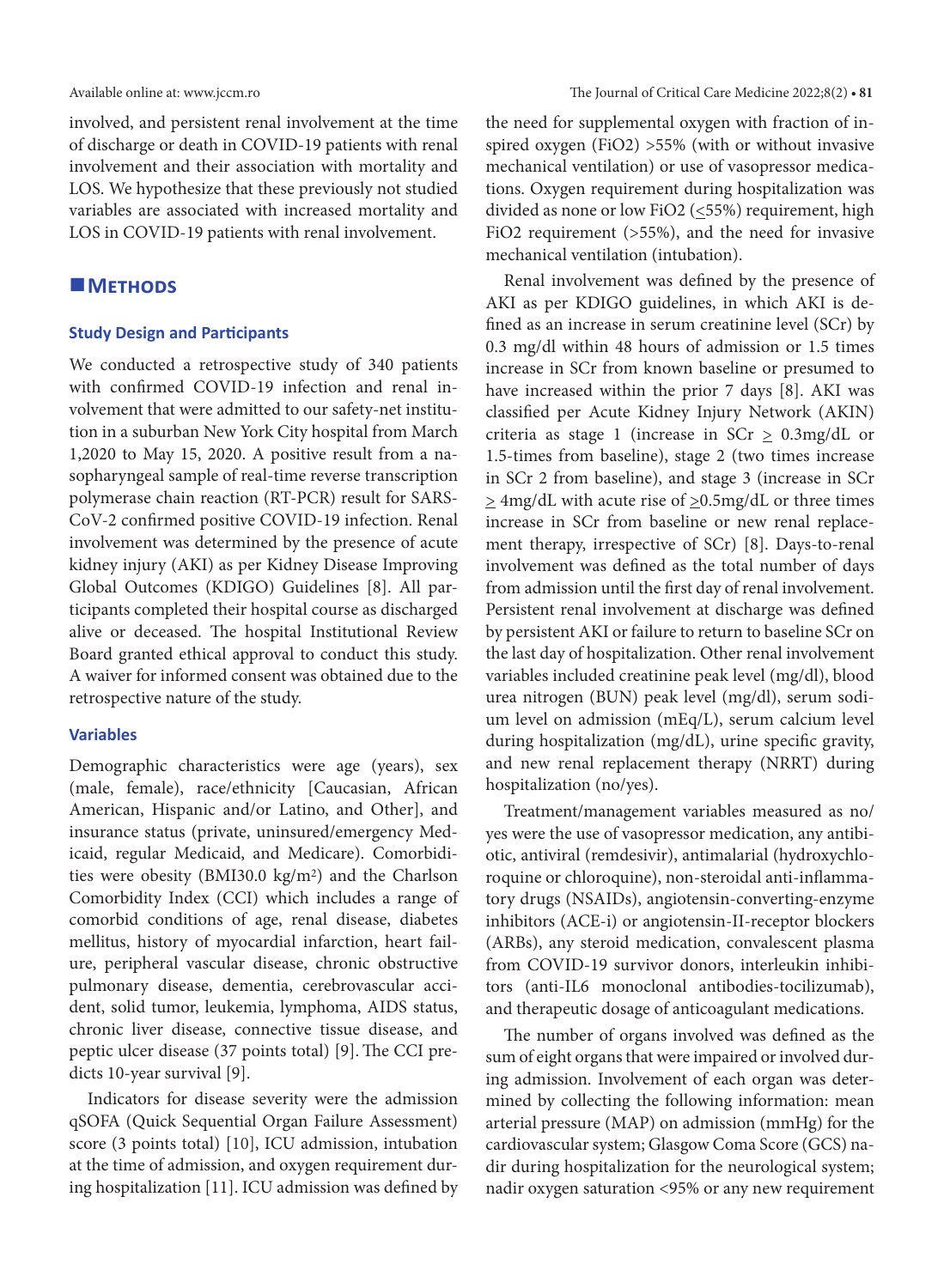#### **82 •** The Journal of Critical Care Medicine 2022;8(2) Available online at: www.jccm.ro

of supplemental oxygenation from baseline for respiratory involvement; peak total bilirubin level (mg/dL) for the gastrointestinal/liver system; peak creatinine level (mg/dL) for the renal system; peak blood glucose level (mg/dL) for the endocrine system; nadir white blood cell (k/mm3) and peak platelet level (k/mm3) for the hematologic system; peak creatine kinase level (U/L) for the musculoskeletal system. The primary outcome was mortality (no/yes) and the secondary outcome was length of stay (LOS) in the hospital (days).

## **Statistical Analysis**

Descriptive statistics consisted of mean and standard deviation for the continuous variables and frequency and percentage for the categorical variables. Two models were used to analyze the outcome variables of mortality and LOS. Univariate analyses were used for Model 1 that considered demographic, comorbidities, disease severity, and treatment management variables. A multivariate analysis was used for Model 2 that included all the significant variables from the univariate analyses in Model 1 and added respiratory variables. Mortality was analyzed with logistic regression. LOS was analyzed with linear regression. Logarithmic transformations were performed for the skewed variables. All p-values were two-sided. Data analyses were conducted with IBM SPSS Statistics version 26 (IBM Corporation, Armonk, NY, 2019).

## **Results**

Table 1 shows the sample characteristics. Mean age was above 65 years, more than one-third were female, and 62.9% were those from either African American or Hispanic race/ethnicity. The mean CCI score was 3.6 (out of a possible 37 points) and the mean qSOFA score was 2.0 (out of a possible 3 points). Over 70% were admitted to ICU, more than 45% required invasive mechanical ventilation during hospitalization, and 32.1% required vasopressors. The most common treatments were antibiotics (95.6%) and antimalarial (86.5%). Mean SCr peak was 3.6, mean BUN was 72.7, mean calcium was 8.3, and mean sodium was 139.0. Mean days-to-renal involvement was approximately 3 days. More than 13% of patients required new renal replacement therapy during hospitalization and almost 60% had persistent renal involvement at the time of discharge. More than 34% of patients were at AKIN stage 3. Overall mortality was 54.4% and mean LOS was 12.9 days.

| rable 1. Sample Characteristics of 340 COVID-19 Patients                                |                    |
|-----------------------------------------------------------------------------------------|--------------------|
| <b>Variables</b>                                                                        | M (SD) or Frequen- |
|                                                                                         | cy (Percent)       |
| Demographics                                                                            |                    |
| Age (years) [mean]                                                                      | 65.7 (15.36)       |
| Sex (female)                                                                            | 123 (36.2)         |
| Race/ethnicity<br>Caucasian                                                             | 94 (27.6)          |
| African American                                                                        | 97 (28.5)          |
| Hispanic                                                                                | 117 (34.4)         |
| Other                                                                                   | 32(9.4)            |
| Insurance                                                                               |                    |
| Private                                                                                 | 67 (19.7)          |
| Uninsured/Emergency Medicaid                                                            | 56(16.5)           |
| Regular Medicaid                                                                        | 128 (37.6)         |
| Medicare                                                                                | 89 (26.2)          |
| Comorbidities                                                                           |                    |
| Obese (yes)                                                                             | 128 (37.6)         |
| CCI [mean]                                                                              | 3.6(2.48)          |
| Disease severity                                                                        |                    |
| qSOFA [mean]                                                                            | 2.0(0.66)          |
| ICU (yes)                                                                               | 239 (70.3)         |
| Intubation admission (yes)                                                              | 35 (10.3)          |
| Oxygen requirement hospitalization                                                      |                    |
| None/Low FiO2 (< 55%)                                                                   | 98 (28.8)          |
| High FiO2 (> 55%)                                                                       | 88 (25.9)          |
| Ventilation                                                                             | 154 (45.3)         |
| Treatment management                                                                    |                    |
| Vasopressor (yes)                                                                       | 109 (32.1)         |
| Antibiotic (yes)                                                                        | 325 (95.6)         |
| NSAID (yes)                                                                             | 85 (25.0)          |
| ACEi/ARBS (yes)                                                                         | 44 (12.9)          |
| Antiviral (yes)                                                                         | 11(3.2)            |
| Antimalarial (yes)                                                                      | 294 (86.5)         |
| Steroid (yes)                                                                           | 134 (39.4)         |
| Convalescent plasma (yes)                                                               | 35(10.3)           |
| Interleukin inhibitor (yes)                                                             | 47 (13.8)          |
| Anticoagulant (yes)                                                                     | 91 (26.8)          |
| Organ involvement                                                                       |                    |
| Number organs involved [mean]                                                           | 5.3(1.54)          |
| Renal                                                                                   |                    |
| Creatinine peak [mean]                                                                  | 3.6(3.25)          |
| Blood urea nitrogen peak [mean]                                                         | 72.7 (53.13)       |
| Calcium during hospitalization [mean]                                                   | 8.3 (0.81)         |
| Sodium on admission [mean]                                                              | 139.0 (7.17)       |
| Days to renal involvement [mean]                                                        | 2.8(3.98)          |
| AKIN stage                                                                              |                    |
| Stage 1                                                                                 | 158 (46.5)         |
| Stage 2                                                                                 | 65(19.1)           |
| Stage 3                                                                                 | 117 (34.4)         |
| New renal replacement therapy (yes)                                                     | 45 (13.2)          |
| Renal persistent involvement at discharge                                               | 200 (58.8)         |
| (yes)                                                                                   |                    |
| Specific gravity [mean]                                                                 | 1.02 (0.01)        |
| Outcomes                                                                                |                    |
| Mortality (yes)                                                                         | 185 (54.4)         |
| Length of stay (days) [mean]                                                            | 12.9 (13.18)       |
| Note: M=mean, SD=standard deviation, CCI=Charlson Comorbidity Index, qSOFA=quick Sepsis |                    |

Related Organ Failure Assessment, ICU=intensive care unit, FiO2=fraction of inspired oxygen NSAID=nonsteroidal anti-inflammatory drug, ACEi=Angiotensin-converting-enzyme inhibitors, ARB=angiotensin II receptor blockers, AKIN=acute kidney injury network. Specific gravity only had data available from 210 patients.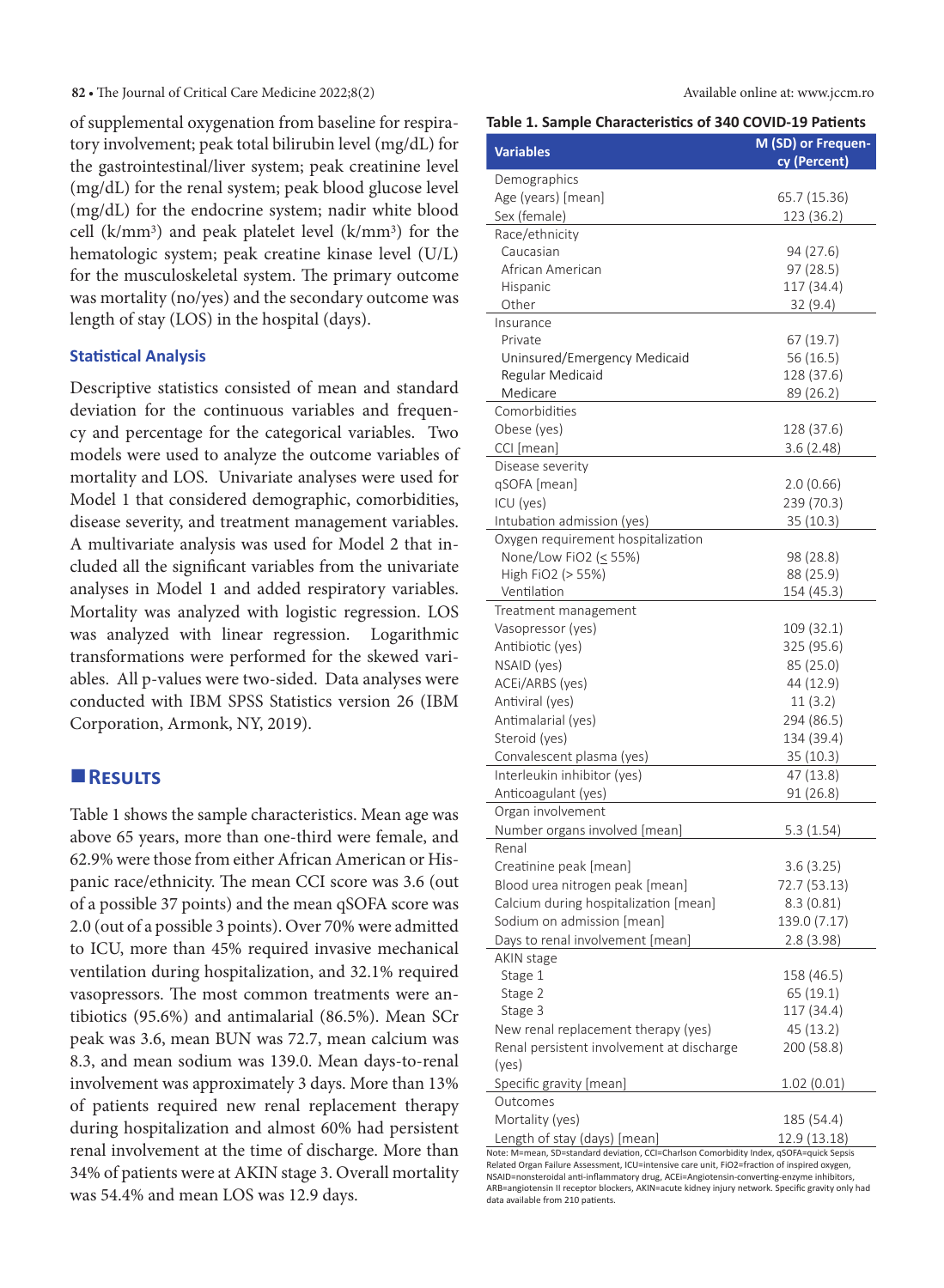Table 2 shows logistic regression analyses for mortality. In the multivariate analysis shown in Model 2, increased age, oxygen requirement during hospitalization of high FiO2 and ventilation, increased number organs involved, creatinine peak, and renal persistent involvement at discharge were each significantly associated with increased odds for mortality. African American race/ethnicity and increased blood urea ni-



| Demographics<br>Age (years)<br>$1.03(1.01, 1.04)$ ***<br>$1.09(1.05, 1.14)$ ***<br>Sex (female)<br>0.86(0.55, 1.34)<br>Race/ethnicity<br>1.00<br>1.00<br>Caucasian<br>$0.52$ (0.29, 0.92)*<br>$0.34(0.13, 0.91)^*$<br>African American<br>Hispanic<br>0.70(0.40, 1.22)<br>0.84(0.29, 2.44)<br>Other<br>1.19(0.51, 2.74)<br>$0.62$ (0.15, 2.53)<br>Insurance<br>1.00<br>Private<br>1.55(0.76, 3.16)<br>Uninsured/Emergency Medicaid<br>Regular Medicaid<br>1.28 (0.71, 2.31)<br>Medicare<br>1.88(0.99, 3.57)<br>Comorbidities<br>Obese (yes)<br>0.92(0.59, 1.43)<br>$1.18(1.08, 1.30)$ ***<br><b>CCI</b><br>0.98(0.78, 1.23)<br>Disease severity<br>qSOFA<br>1.29(0.93, 1.79)<br>19.44 (9.99, 37.84)***<br>ICU (yes)<br>0.91(0.12, 7.08)<br>4.62 (1.86, 11.44)**<br>0.45(0.12, 1.67)<br>Intubation admission (yes)<br>Oxygen requirement hospitalization<br>None/Low FiO2 ( $\leq$ 55%)<br>1.00<br>1.00<br>14.24 (5.93, 34.16)***<br>High FiO2 (> 55%)<br>17.59 (1.98, 156.41)*<br>Ventilation<br>78.00 (31.98, 190.22)***<br>201.93 (15.60, 2,614.08)***<br>Treatment management<br>Vasopressor (yes)<br>9.64 (5.26, 17.66)***<br>0.96(0.30, 3.02)<br>Antibiotic (yes)<br>2.48 (0.83, 7.43)<br>NSAID (yes)<br>1.05 (0.64, 1.72)<br>ACEI/ARBS (yes)<br>0.54(0.28, 1.02)<br>Antiviral (yes)<br>8.80 (1.11, 69.53)*<br>2.56 (0.19, 34.07)<br>Antimalarial (yes)<br>0.66(0.35, 1.26)<br>Steroid (yes)<br>2.39 (1.52, 3.76)***<br>1.20 (0.48, 3.03)<br>Convalescent plasma (yes)<br>1.13(0.56, 2.29)<br>Interleukin inhibitor (yes)<br>$1.95(1.01, 3.76)^*$<br>1.08(0.34, 3.47)<br>Anticoagulant (yes)<br>1.03(0.64, 1.67)<br>Organ involvement<br>Number organs involved<br>2.71 (2.18, 3.38)***<br>$1.83(1.24, 2.71)$ **<br>Renal<br>35.27 (2.81, 442.06)**<br>Creatinine peak<br>0.98 (0.97, 0.996)*<br>Blood urea nitrogen peak<br>Calcium during hospitalization<br>1.49(0.93, 2.39)<br>Sodium on admission<br>1.03(0.97, 1.09)<br>Days to renal involvement<br>1.21(0.37, 3.93)<br>AKIN stage<br>1.00<br>Stage 1<br>1.09(0.34, 3.50)<br>Stage 2<br>Stage 3<br>0.84(0.13, 5.59)<br>0.27(0.07, 1.10)<br>New renal replacement therapy (yes)<br>--- | <b>Variables</b>                                | <b>Model 1 - Univariate</b><br>OR (95% CI) | <b>Model 2 - Multivariate</b><br>OR (95% CI) |
|---------------------------------------------------------------------------------------------------------------------------------------------------------------------------------------------------------------------------------------------------------------------------------------------------------------------------------------------------------------------------------------------------------------------------------------------------------------------------------------------------------------------------------------------------------------------------------------------------------------------------------------------------------------------------------------------------------------------------------------------------------------------------------------------------------------------------------------------------------------------------------------------------------------------------------------------------------------------------------------------------------------------------------------------------------------------------------------------------------------------------------------------------------------------------------------------------------------------------------------------------------------------------------------------------------------------------------------------------------------------------------------------------------------------------------------------------------------------------------------------------------------------------------------------------------------------------------------------------------------------------------------------------------------------------------------------------------------------------------------------------------------------------------------------------------------------------------------------------------------------------------------------------------------------------------------------------------------------------------------------------------------------------------------------------------------------------------------------------------------------------------------------------|-------------------------------------------------|--------------------------------------------|----------------------------------------------|
|                                                                                                                                                                                                                                                                                                                                                                                                                                                                                                                                                                                                                                                                                                                                                                                                                                                                                                                                                                                                                                                                                                                                                                                                                                                                                                                                                                                                                                                                                                                                                                                                                                                                                                                                                                                                                                                                                                                                                                                                                                                                                                                                                   |                                                 |                                            |                                              |
|                                                                                                                                                                                                                                                                                                                                                                                                                                                                                                                                                                                                                                                                                                                                                                                                                                                                                                                                                                                                                                                                                                                                                                                                                                                                                                                                                                                                                                                                                                                                                                                                                                                                                                                                                                                                                                                                                                                                                                                                                                                                                                                                                   |                                                 |                                            |                                              |
|                                                                                                                                                                                                                                                                                                                                                                                                                                                                                                                                                                                                                                                                                                                                                                                                                                                                                                                                                                                                                                                                                                                                                                                                                                                                                                                                                                                                                                                                                                                                                                                                                                                                                                                                                                                                                                                                                                                                                                                                                                                                                                                                                   |                                                 |                                            |                                              |
|                                                                                                                                                                                                                                                                                                                                                                                                                                                                                                                                                                                                                                                                                                                                                                                                                                                                                                                                                                                                                                                                                                                                                                                                                                                                                                                                                                                                                                                                                                                                                                                                                                                                                                                                                                                                                                                                                                                                                                                                                                                                                                                                                   |                                                 |                                            |                                              |
|                                                                                                                                                                                                                                                                                                                                                                                                                                                                                                                                                                                                                                                                                                                                                                                                                                                                                                                                                                                                                                                                                                                                                                                                                                                                                                                                                                                                                                                                                                                                                                                                                                                                                                                                                                                                                                                                                                                                                                                                                                                                                                                                                   |                                                 |                                            |                                              |
|                                                                                                                                                                                                                                                                                                                                                                                                                                                                                                                                                                                                                                                                                                                                                                                                                                                                                                                                                                                                                                                                                                                                                                                                                                                                                                                                                                                                                                                                                                                                                                                                                                                                                                                                                                                                                                                                                                                                                                                                                                                                                                                                                   |                                                 |                                            |                                              |
|                                                                                                                                                                                                                                                                                                                                                                                                                                                                                                                                                                                                                                                                                                                                                                                                                                                                                                                                                                                                                                                                                                                                                                                                                                                                                                                                                                                                                                                                                                                                                                                                                                                                                                                                                                                                                                                                                                                                                                                                                                                                                                                                                   |                                                 |                                            |                                              |
|                                                                                                                                                                                                                                                                                                                                                                                                                                                                                                                                                                                                                                                                                                                                                                                                                                                                                                                                                                                                                                                                                                                                                                                                                                                                                                                                                                                                                                                                                                                                                                                                                                                                                                                                                                                                                                                                                                                                                                                                                                                                                                                                                   |                                                 |                                            |                                              |
|                                                                                                                                                                                                                                                                                                                                                                                                                                                                                                                                                                                                                                                                                                                                                                                                                                                                                                                                                                                                                                                                                                                                                                                                                                                                                                                                                                                                                                                                                                                                                                                                                                                                                                                                                                                                                                                                                                                                                                                                                                                                                                                                                   |                                                 |                                            |                                              |
|                                                                                                                                                                                                                                                                                                                                                                                                                                                                                                                                                                                                                                                                                                                                                                                                                                                                                                                                                                                                                                                                                                                                                                                                                                                                                                                                                                                                                                                                                                                                                                                                                                                                                                                                                                                                                                                                                                                                                                                                                                                                                                                                                   |                                                 |                                            |                                              |
|                                                                                                                                                                                                                                                                                                                                                                                                                                                                                                                                                                                                                                                                                                                                                                                                                                                                                                                                                                                                                                                                                                                                                                                                                                                                                                                                                                                                                                                                                                                                                                                                                                                                                                                                                                                                                                                                                                                                                                                                                                                                                                                                                   |                                                 |                                            |                                              |
|                                                                                                                                                                                                                                                                                                                                                                                                                                                                                                                                                                                                                                                                                                                                                                                                                                                                                                                                                                                                                                                                                                                                                                                                                                                                                                                                                                                                                                                                                                                                                                                                                                                                                                                                                                                                                                                                                                                                                                                                                                                                                                                                                   |                                                 |                                            |                                              |
|                                                                                                                                                                                                                                                                                                                                                                                                                                                                                                                                                                                                                                                                                                                                                                                                                                                                                                                                                                                                                                                                                                                                                                                                                                                                                                                                                                                                                                                                                                                                                                                                                                                                                                                                                                                                                                                                                                                                                                                                                                                                                                                                                   |                                                 |                                            |                                              |
|                                                                                                                                                                                                                                                                                                                                                                                                                                                                                                                                                                                                                                                                                                                                                                                                                                                                                                                                                                                                                                                                                                                                                                                                                                                                                                                                                                                                                                                                                                                                                                                                                                                                                                                                                                                                                                                                                                                                                                                                                                                                                                                                                   |                                                 |                                            |                                              |
|                                                                                                                                                                                                                                                                                                                                                                                                                                                                                                                                                                                                                                                                                                                                                                                                                                                                                                                                                                                                                                                                                                                                                                                                                                                                                                                                                                                                                                                                                                                                                                                                                                                                                                                                                                                                                                                                                                                                                                                                                                                                                                                                                   |                                                 |                                            |                                              |
|                                                                                                                                                                                                                                                                                                                                                                                                                                                                                                                                                                                                                                                                                                                                                                                                                                                                                                                                                                                                                                                                                                                                                                                                                                                                                                                                                                                                                                                                                                                                                                                                                                                                                                                                                                                                                                                                                                                                                                                                                                                                                                                                                   |                                                 |                                            |                                              |
|                                                                                                                                                                                                                                                                                                                                                                                                                                                                                                                                                                                                                                                                                                                                                                                                                                                                                                                                                                                                                                                                                                                                                                                                                                                                                                                                                                                                                                                                                                                                                                                                                                                                                                                                                                                                                                                                                                                                                                                                                                                                                                                                                   |                                                 |                                            |                                              |
|                                                                                                                                                                                                                                                                                                                                                                                                                                                                                                                                                                                                                                                                                                                                                                                                                                                                                                                                                                                                                                                                                                                                                                                                                                                                                                                                                                                                                                                                                                                                                                                                                                                                                                                                                                                                                                                                                                                                                                                                                                                                                                                                                   |                                                 |                                            |                                              |
|                                                                                                                                                                                                                                                                                                                                                                                                                                                                                                                                                                                                                                                                                                                                                                                                                                                                                                                                                                                                                                                                                                                                                                                                                                                                                                                                                                                                                                                                                                                                                                                                                                                                                                                                                                                                                                                                                                                                                                                                                                                                                                                                                   |                                                 |                                            |                                              |
|                                                                                                                                                                                                                                                                                                                                                                                                                                                                                                                                                                                                                                                                                                                                                                                                                                                                                                                                                                                                                                                                                                                                                                                                                                                                                                                                                                                                                                                                                                                                                                                                                                                                                                                                                                                                                                                                                                                                                                                                                                                                                                                                                   |                                                 |                                            |                                              |
|                                                                                                                                                                                                                                                                                                                                                                                                                                                                                                                                                                                                                                                                                                                                                                                                                                                                                                                                                                                                                                                                                                                                                                                                                                                                                                                                                                                                                                                                                                                                                                                                                                                                                                                                                                                                                                                                                                                                                                                                                                                                                                                                                   |                                                 |                                            |                                              |
|                                                                                                                                                                                                                                                                                                                                                                                                                                                                                                                                                                                                                                                                                                                                                                                                                                                                                                                                                                                                                                                                                                                                                                                                                                                                                                                                                                                                                                                                                                                                                                                                                                                                                                                                                                                                                                                                                                                                                                                                                                                                                                                                                   |                                                 |                                            |                                              |
|                                                                                                                                                                                                                                                                                                                                                                                                                                                                                                                                                                                                                                                                                                                                                                                                                                                                                                                                                                                                                                                                                                                                                                                                                                                                                                                                                                                                                                                                                                                                                                                                                                                                                                                                                                                                                                                                                                                                                                                                                                                                                                                                                   |                                                 |                                            |                                              |
|                                                                                                                                                                                                                                                                                                                                                                                                                                                                                                                                                                                                                                                                                                                                                                                                                                                                                                                                                                                                                                                                                                                                                                                                                                                                                                                                                                                                                                                                                                                                                                                                                                                                                                                                                                                                                                                                                                                                                                                                                                                                                                                                                   |                                                 |                                            |                                              |
|                                                                                                                                                                                                                                                                                                                                                                                                                                                                                                                                                                                                                                                                                                                                                                                                                                                                                                                                                                                                                                                                                                                                                                                                                                                                                                                                                                                                                                                                                                                                                                                                                                                                                                                                                                                                                                                                                                                                                                                                                                                                                                                                                   |                                                 |                                            |                                              |
|                                                                                                                                                                                                                                                                                                                                                                                                                                                                                                                                                                                                                                                                                                                                                                                                                                                                                                                                                                                                                                                                                                                                                                                                                                                                                                                                                                                                                                                                                                                                                                                                                                                                                                                                                                                                                                                                                                                                                                                                                                                                                                                                                   |                                                 |                                            |                                              |
|                                                                                                                                                                                                                                                                                                                                                                                                                                                                                                                                                                                                                                                                                                                                                                                                                                                                                                                                                                                                                                                                                                                                                                                                                                                                                                                                                                                                                                                                                                                                                                                                                                                                                                                                                                                                                                                                                                                                                                                                                                                                                                                                                   |                                                 |                                            |                                              |
|                                                                                                                                                                                                                                                                                                                                                                                                                                                                                                                                                                                                                                                                                                                                                                                                                                                                                                                                                                                                                                                                                                                                                                                                                                                                                                                                                                                                                                                                                                                                                                                                                                                                                                                                                                                                                                                                                                                                                                                                                                                                                                                                                   |                                                 |                                            |                                              |
|                                                                                                                                                                                                                                                                                                                                                                                                                                                                                                                                                                                                                                                                                                                                                                                                                                                                                                                                                                                                                                                                                                                                                                                                                                                                                                                                                                                                                                                                                                                                                                                                                                                                                                                                                                                                                                                                                                                                                                                                                                                                                                                                                   |                                                 |                                            |                                              |
|                                                                                                                                                                                                                                                                                                                                                                                                                                                                                                                                                                                                                                                                                                                                                                                                                                                                                                                                                                                                                                                                                                                                                                                                                                                                                                                                                                                                                                                                                                                                                                                                                                                                                                                                                                                                                                                                                                                                                                                                                                                                                                                                                   |                                                 |                                            |                                              |
|                                                                                                                                                                                                                                                                                                                                                                                                                                                                                                                                                                                                                                                                                                                                                                                                                                                                                                                                                                                                                                                                                                                                                                                                                                                                                                                                                                                                                                                                                                                                                                                                                                                                                                                                                                                                                                                                                                                                                                                                                                                                                                                                                   |                                                 |                                            |                                              |
|                                                                                                                                                                                                                                                                                                                                                                                                                                                                                                                                                                                                                                                                                                                                                                                                                                                                                                                                                                                                                                                                                                                                                                                                                                                                                                                                                                                                                                                                                                                                                                                                                                                                                                                                                                                                                                                                                                                                                                                                                                                                                                                                                   |                                                 |                                            |                                              |
|                                                                                                                                                                                                                                                                                                                                                                                                                                                                                                                                                                                                                                                                                                                                                                                                                                                                                                                                                                                                                                                                                                                                                                                                                                                                                                                                                                                                                                                                                                                                                                                                                                                                                                                                                                                                                                                                                                                                                                                                                                                                                                                                                   |                                                 |                                            |                                              |
|                                                                                                                                                                                                                                                                                                                                                                                                                                                                                                                                                                                                                                                                                                                                                                                                                                                                                                                                                                                                                                                                                                                                                                                                                                                                                                                                                                                                                                                                                                                                                                                                                                                                                                                                                                                                                                                                                                                                                                                                                                                                                                                                                   |                                                 |                                            |                                              |
|                                                                                                                                                                                                                                                                                                                                                                                                                                                                                                                                                                                                                                                                                                                                                                                                                                                                                                                                                                                                                                                                                                                                                                                                                                                                                                                                                                                                                                                                                                                                                                                                                                                                                                                                                                                                                                                                                                                                                                                                                                                                                                                                                   |                                                 |                                            |                                              |
|                                                                                                                                                                                                                                                                                                                                                                                                                                                                                                                                                                                                                                                                                                                                                                                                                                                                                                                                                                                                                                                                                                                                                                                                                                                                                                                                                                                                                                                                                                                                                                                                                                                                                                                                                                                                                                                                                                                                                                                                                                                                                                                                                   |                                                 |                                            |                                              |
|                                                                                                                                                                                                                                                                                                                                                                                                                                                                                                                                                                                                                                                                                                                                                                                                                                                                                                                                                                                                                                                                                                                                                                                                                                                                                                                                                                                                                                                                                                                                                                                                                                                                                                                                                                                                                                                                                                                                                                                                                                                                                                                                                   |                                                 |                                            |                                              |
|                                                                                                                                                                                                                                                                                                                                                                                                                                                                                                                                                                                                                                                                                                                                                                                                                                                                                                                                                                                                                                                                                                                                                                                                                                                                                                                                                                                                                                                                                                                                                                                                                                                                                                                                                                                                                                                                                                                                                                                                                                                                                                                                                   |                                                 |                                            |                                              |
|                                                                                                                                                                                                                                                                                                                                                                                                                                                                                                                                                                                                                                                                                                                                                                                                                                                                                                                                                                                                                                                                                                                                                                                                                                                                                                                                                                                                                                                                                                                                                                                                                                                                                                                                                                                                                                                                                                                                                                                                                                                                                                                                                   |                                                 |                                            |                                              |
|                                                                                                                                                                                                                                                                                                                                                                                                                                                                                                                                                                                                                                                                                                                                                                                                                                                                                                                                                                                                                                                                                                                                                                                                                                                                                                                                                                                                                                                                                                                                                                                                                                                                                                                                                                                                                                                                                                                                                                                                                                                                                                                                                   |                                                 |                                            |                                              |
|                                                                                                                                                                                                                                                                                                                                                                                                                                                                                                                                                                                                                                                                                                                                                                                                                                                                                                                                                                                                                                                                                                                                                                                                                                                                                                                                                                                                                                                                                                                                                                                                                                                                                                                                                                                                                                                                                                                                                                                                                                                                                                                                                   |                                                 |                                            |                                              |
|                                                                                                                                                                                                                                                                                                                                                                                                                                                                                                                                                                                                                                                                                                                                                                                                                                                                                                                                                                                                                                                                                                                                                                                                                                                                                                                                                                                                                                                                                                                                                                                                                                                                                                                                                                                                                                                                                                                                                                                                                                                                                                                                                   |                                                 |                                            |                                              |
|                                                                                                                                                                                                                                                                                                                                                                                                                                                                                                                                                                                                                                                                                                                                                                                                                                                                                                                                                                                                                                                                                                                                                                                                                                                                                                                                                                                                                                                                                                                                                                                                                                                                                                                                                                                                                                                                                                                                                                                                                                                                                                                                                   |                                                 |                                            |                                              |
|                                                                                                                                                                                                                                                                                                                                                                                                                                                                                                                                                                                                                                                                                                                                                                                                                                                                                                                                                                                                                                                                                                                                                                                                                                                                                                                                                                                                                                                                                                                                                                                                                                                                                                                                                                                                                                                                                                                                                                                                                                                                                                                                                   |                                                 |                                            |                                              |
|                                                                                                                                                                                                                                                                                                                                                                                                                                                                                                                                                                                                                                                                                                                                                                                                                                                                                                                                                                                                                                                                                                                                                                                                                                                                                                                                                                                                                                                                                                                                                                                                                                                                                                                                                                                                                                                                                                                                                                                                                                                                                                                                                   |                                                 |                                            |                                              |
|                                                                                                                                                                                                                                                                                                                                                                                                                                                                                                                                                                                                                                                                                                                                                                                                                                                                                                                                                                                                                                                                                                                                                                                                                                                                                                                                                                                                                                                                                                                                                                                                                                                                                                                                                                                                                                                                                                                                                                                                                                                                                                                                                   |                                                 |                                            |                                              |
|                                                                                                                                                                                                                                                                                                                                                                                                                                                                                                                                                                                                                                                                                                                                                                                                                                                                                                                                                                                                                                                                                                                                                                                                                                                                                                                                                                                                                                                                                                                                                                                                                                                                                                                                                                                                                                                                                                                                                                                                                                                                                                                                                   |                                                 |                                            |                                              |
|                                                                                                                                                                                                                                                                                                                                                                                                                                                                                                                                                                                                                                                                                                                                                                                                                                                                                                                                                                                                                                                                                                                                                                                                                                                                                                                                                                                                                                                                                                                                                                                                                                                                                                                                                                                                                                                                                                                                                                                                                                                                                                                                                   |                                                 |                                            |                                              |
|                                                                                                                                                                                                                                                                                                                                                                                                                                                                                                                                                                                                                                                                                                                                                                                                                                                                                                                                                                                                                                                                                                                                                                                                                                                                                                                                                                                                                                                                                                                                                                                                                                                                                                                                                                                                                                                                                                                                                                                                                                                                                                                                                   | Renal persistent involvement at discharge (yes) | ---                                        | 4.47 (1.99, 10.06)***                        |

Note: OR=odds ratio, CI=confidence interval, CCI=Charlson Comorbidity Index, qSOFA=quick Sepsis Related Organ Failure Assessment, ICU=intensive care unit, FiO2=fraction of inspired oxygen, NSAID=nonsteroidal anti-inflammatory drug, ACEi=Angiotensin-converting-enzyme inhibitors, ARB=angiotensin II receptor blockers, AKIN=acute kidney injury network. \*p<0.05, \*\*p<0.01, \*\*\*p<0.001, Model 2 Nagelkerke R Square=0.75.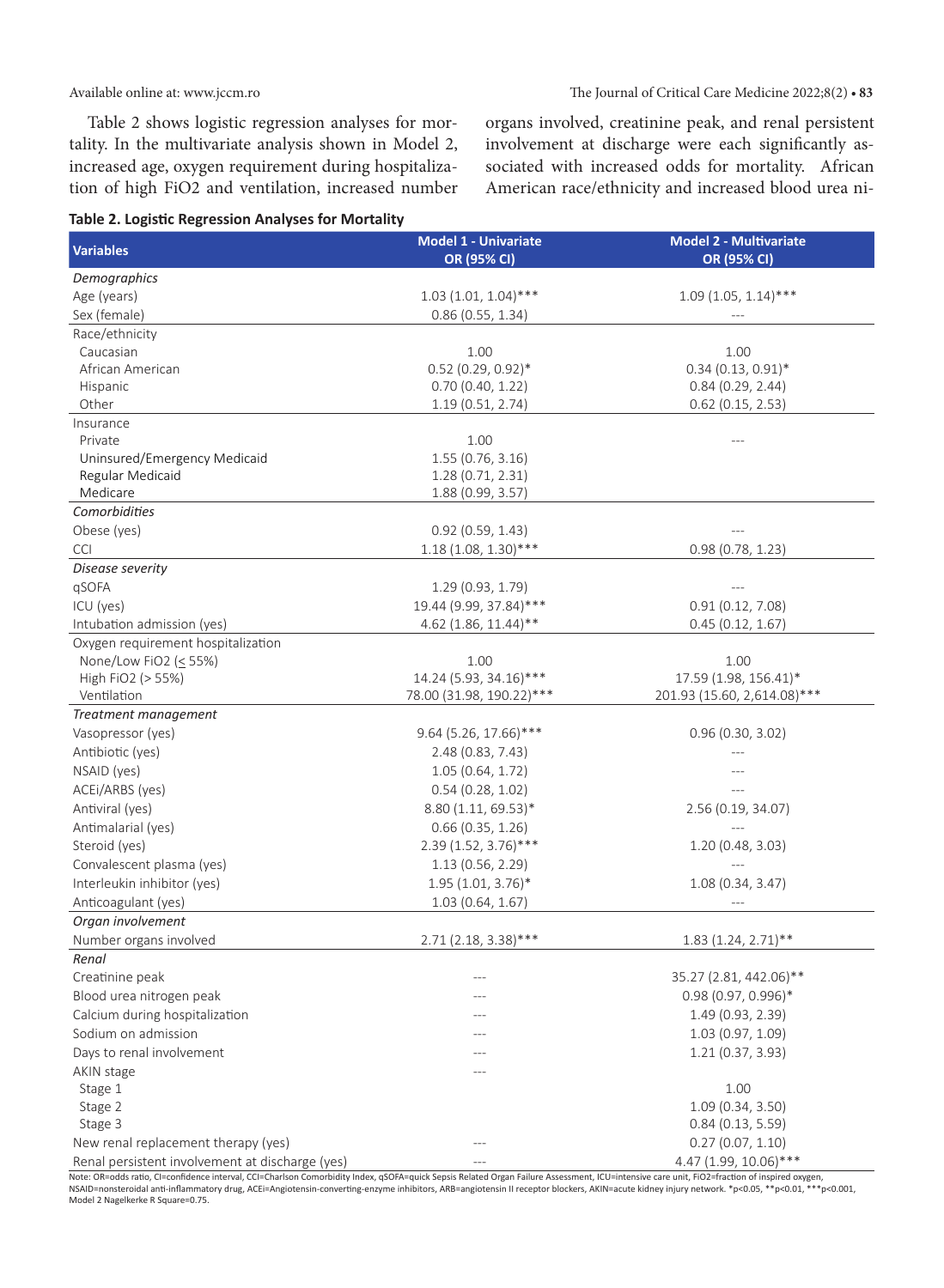84 • The Journal of Critical Care Medicine 2022;8(2)  $\blacksquare$  Available online at: www.jccm.ro

convalescent plasma, anticoagulant, increased number organs involved, increased blood urea nitrogen peak, NRRT, and increased days to renal involvement were each significantly associated with increased LOS.

trogen peak were each significantly associated with decreased odds for mortality.

Table 3 shows linear regression analyses for LOS. In the multivariate analysis shown in Model 2, steroid,

#### **Table 3. Linear Regression Analyses for Length of Stay**

**Variables Model 1 - Univariate B (SE) Model 2 - Multivariate B (SE)** *Demographics* Age (years) -0.01 (0.001)\*\*\* -0.01 (0.001)\*\*\* -0.002 (0.02) Sex (female) -0.10 (0.04)\* -0.10 -0.10 (0.04)\* -0.10 -0.10 -0.11 -0.11 -0.01 (0.04) Race/ethnicity Caucasian African American Hispanic Other Reference <0.001 (0.05) 0.09 (0.05) -0.06 (0.07) --- Insurance Private Uninsured/Emergency Medicaid Regular Medicaid Medicare Reference 0.04 (0.07) -0.09 (0.06) -0.07 (0.06) --- *Comorbidities* Obese (yes) -0.01 (0.04) --- CCI -0.03 (0.01) \*\*\* -0.03 (0.01) -0.03 (0.01) -0.004 (0.01) *Disease severity* qSOFA -0.05 (0.03) --- ICU (yes) 0.19 (0.04)\*\*\* 0.07 (0.08) Intubation admission (yes)  $-0.08$  (0.07) Oxygen requirement hospitalization None/Low FiO2 ( $\leq$  55%) High FiO2 (> 55%) Ventilation Reference 0.07 (0.05)  $0.21(0.05)$ \*\*\* Reference -0.09 (0.08) -0.14 (0.09) *Treatment management* Vasopressor (yes)  $0.15 (0.04)$ \*\*\*  $-0.05 (0.05)$ Antibiotic (yes) 0.24 (0.10)\* 0.24 (0.10)\* 0.24 (0.10) 0.24 (0.10) 0.24 (0.10) 0.12 (0.08) NSAID (yes) 0.07 (0.05) --- ACEi/ARBS (yes) 0.05 (0.06) --- Antiviral (yes) 0.17 (0.11) --- Antimalarial (yes) 6.07 (0.06) Steroid (yes) 0.28 (0.04)\*\*\* 0.10 (0.04)\* 0.10 (0.04)\* 0.10 (0.04)<br>
Convalescent plasma (yes) 0.49 (0.06)\*\*\* 0.49 (0.06)\*\*\* 0.19 (0.06)\* Convalescent plasma (yes)  $0.49(0.06)$ \*\*\*  $0.49(0.06)$ \*\*\*  $0.19(0.06)$ \*\* Interleukin inhibitor (yes)  $0.35 (0.05)***$  0.02 (0.06)<br>Anticoagulant (yes) 0.02 (0.04)\*\*\* 0.10 (0.04)\* Anticoagulant (yes) 0.26 (0.04)<sup>\*\*\*</sup> 0.26 (0.04)<sup>\*\*\*</sup> 0.10 (0.04)<sup>\*\*</sup> *Organ involvement* Number organs involved 0.07 (0.01)<sup>\*\*\*</sup> 0.07 (0.01)<sup>\*\*\*</sup> 0.04 (0.02)<sup>\*</sup> *Renal* Creatinine peak --- -0.11 (0.11) Blood urea nitrogen peak  $-$ -- 0.001 (<0.001)\*\* Calcium during hospitalization and the control of the control of the control of the control of the control of the control of the control of the control of the control of the control of the control of the control of the con Sodium on admission --- -0.01 (0.002)\* Days to renal involvement and the contract of the contract of the contract of the contract of the contract of the contract of the contract of the contract of the contract of the contract of the contract of the contract of AKIN stage Stage 1 Stage 2 Stage 3 --- Reference 0.04 (0.05) 0.05 (0.08) New renal replacement therapy (yes) --- 0.19 (0.06)\*\* Renal persistent involvement at discharge (yes) --- -0.12 (0.04)\*\* Constant 1.28 (0.36)\*\*\* 1.28 (0.36)

Note: B=unstandardized beta, SE=standard error, CCI=Charlson Comorbidity Index, qSOFA=quick Sepsis Related Organ Failure Assessment, ICU=intensive care unit, FiO2=fraction of inspired oxygen,<br>NSAID=nonsteroidal anti-infla Model 2 adjusted R Square=0.37.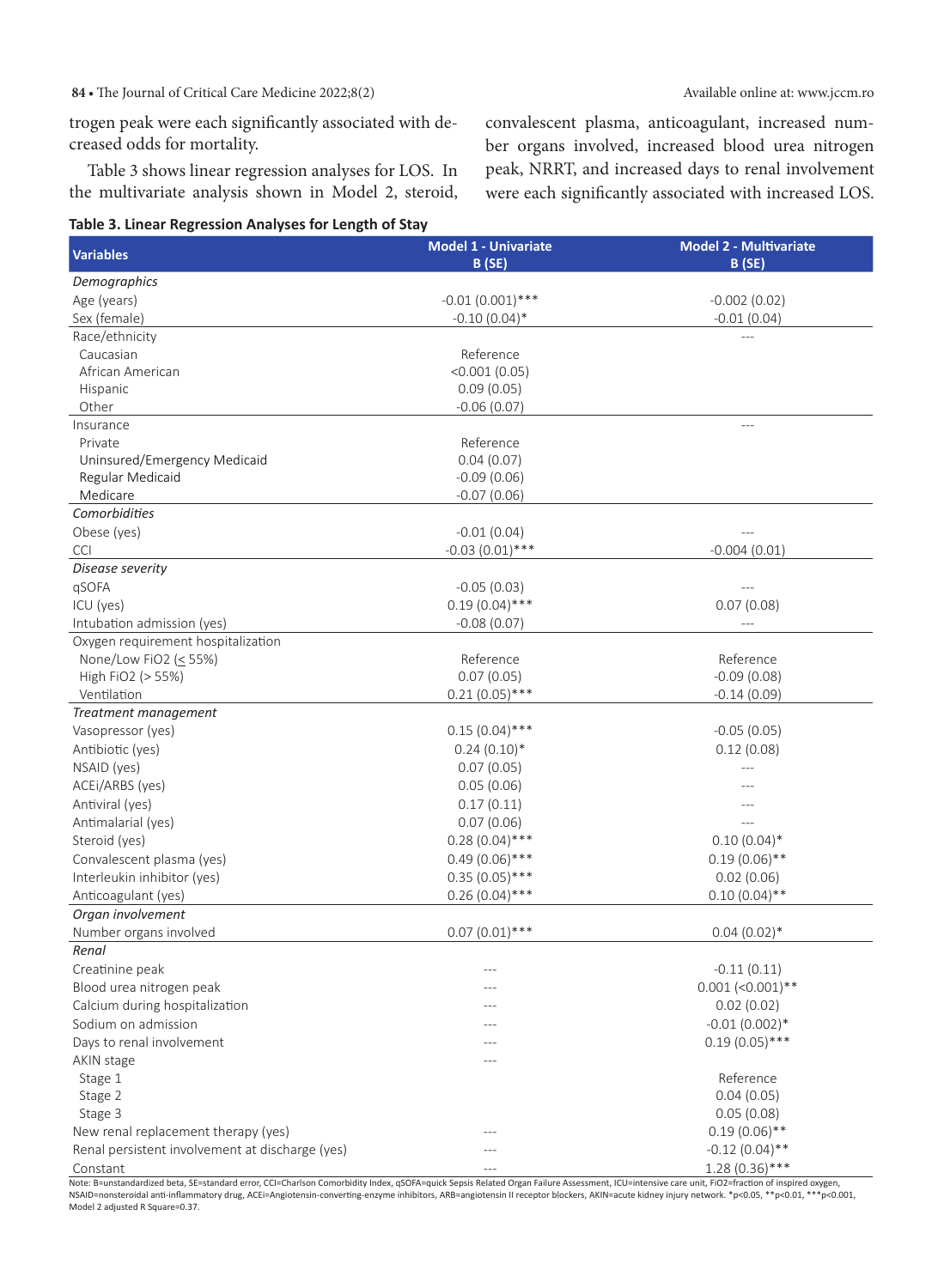Increased serum sodium level on admission and increased renal persistent involvement at discharge were each significantly associated with decreased LOS.

## **Discussion**

We found partial support for our hypothesis for persistent renal involvement at discharge which was significantly associated with increased mortality but decreased LOS. We found full support for our hypothesis for increased number of organs involved which was significantly associated with increased mortality and increased LOS. We found partial support for our hypothesis for increased days to renal involvement which was significantly associated with increased LOS but not significantly associated with mortality. We found that the renal variable of increased BUN peak was associated with decreased odds for mortality and increased LOS. Creatinine peak level was significantly associated with increased mortality but now with LOS. Additionally, NRRT was significantly associated with increased LOS but not associated with mortality. Increased age was significantly associated with increased mortality. African American race/ethnicity was associated with decreased odds for mortality. CCI was not associated with mortality or LOS. The disease severity variables of oxygen requirement during hospitalization of high FiO2 and mechanical ventilation were each significantly associated with mortality but not LOS. Treatment with steroid therapy, convalescent plasma, and anticoagulant medications were associated with increased LOS but were not associated with mortality.

We found that renal involvement adjusted for all other organ involvement was associated with increased mortality and increased LOS. Multi-organ dysfunction is associated with increased mortality in critically-ill COVID-19 patients [12]. Renal injury is associated with higher mortality and severe disease in COVID-19 [3, 13]. Our study is the only study with COVID-19 patients with renal involvement adjusting for all other organ systems involvement and finding the same pattern of high mortality. Consistent with other studies [3, 13], our findings suggest that renal involvement is an independent and important prognostic factor in mortality in COVID-19 patients. We found that renal involvement adjusted for all other organ involvement was associated with increased LOS. This study is consistent with another study that reported that AKI in COVID-19 patients is associated with increased LOS [14]. The increased LOS can likely be explained by the added disease complexity where longer treatment time is needed to manage severe disease.

We found that increased SCr peak level was associated with increased mortality, whereas increased BUN peak level was associated with decreased mortality and increased LOS. Higher SCr peak levels in AKI are associated with high mortality in COVID-19 patients [6, 15]. Our results are consistent with these findings. BUN level is not specific to renal function, as it can be affected by many other conditions [16]. While some report that increased BUN level is associated with increased mortality [7, 15], others did not find that association [17]. We suggest that peak BUN is not an accurate predictor of mortality in COVID-19 patients with renal involvement. Peak BUN level and its association with LOS has not been studied in COVID-19. However, studies from other diseases reported that high BUN levels were associated with prolonged LOS [18]. Our study finding is consistent with this pattern. We suggest that patients with high BUN levels have additional pathological conditions requiring care and prolonging hospital stay.

We found that persistent renal involvement at discharge or death was associated with increased mortality and decreased LOS. There is one study that investigated renal involvement at discharge and found that 35% of patients discharged alive had persistent AKI [3]. Approximately 60% of our patients had persistent renal involvement at discharge or at death. Data regarding COVID-19 patients with renal involvement and LOS is mixed. In unadjusted models, some show increased LOS in patients with AKI and COVID-19 [19], while others do not show any association [20]. We found a decreased association after adjusting for relevant covariates. A study reported that hospitalized COVID-19 patients with higher mortality had decreased LOS [21]. We suggest that our high mortality level for COVID-19 patients with renal involvement is the reason for the decreased LOS.

We found that NRRT was associated with increased LOS. Others report that AKI in COVID-19 patients is associated with increased LOS [19], including those who received continuous replacement therapy [22]. Patients receiving NRRT have more severe disease requiring longer duration until stabilization and discharge. We did not find an association of NRRT with mortality in COVID-19 patients with renal involvement. Although some report that NRRT in all hospitalized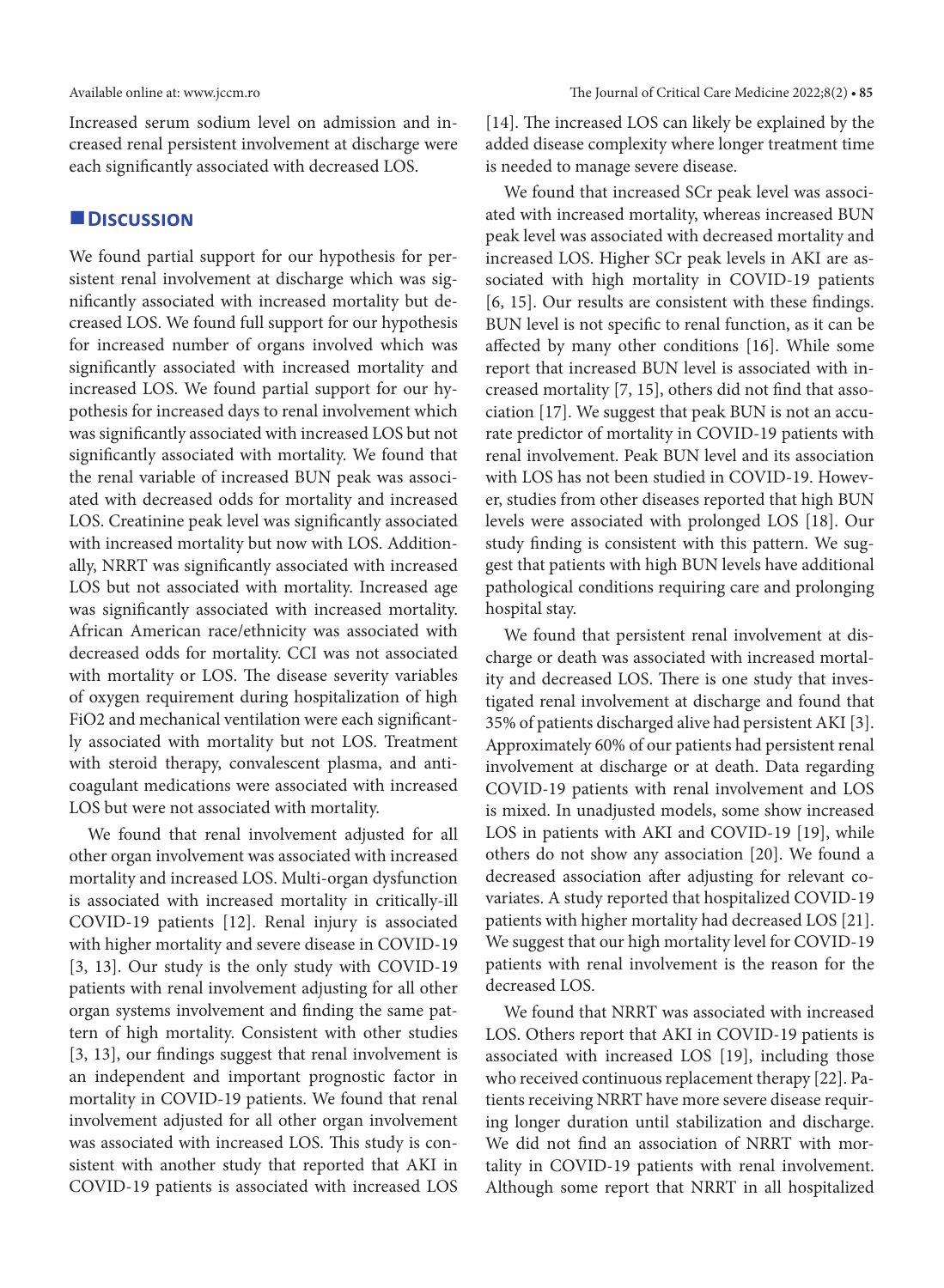#### **86 •** The Journal of Critical Care Medicine 2022;8(2) Available online at: www.jccm.ro

COVID-19 patients is associated with increased mortality [3, 23], no study focused on COVID-19 patients with renal involvement. As COVID-19 patients with renal involvement is associated with increased mortality [3], the subgroup of NRRT renal patients is not likely to add any additional association for mortality.

We found that greater number of days to renal involvement was associated with increased LOS. The median time of incidence of AKI in COVID-19 patients is 1-3 days upon hospitalization [3, 24, 25]. A later onset time of AKI may correlate with severe disease, which is associated with increased LOS [26]. Another possible explanation is that later onset of renal involvement requires more time for treatment and monitoring thus prolonging the LOS.

We found that increased sodium levels on admission were associated with decreased LOS but there was no association with mortality. Most studies on hospitalized COVID-19 patients show that hyponatremia on admission is associated with worse prognosis, including higher ICU admission and mortality [27, 28], while this association is not consistent in hypernatremia [27, 28]. No studies investigated the admission sodium level among COVID-19 patients with renal involvement. Our finding suggests that admission sodium is not an independent risk factor for mortality in COVID-19 patients with renal involvement. We found that increased sodium level on admission was associated with decreased LOS. This finding is consistent with other studies, as COVID-19 patients with hyponatremia are associated with a higher rate of ICU admission [27, 28]. Although we did not find an association with AKIN stages and mortality, the proportion of patients in each category and the lack of association with mortality is consistent with other studies [3, 6]. We did not find an association of admission serum calcium with mortality or LOS, which is consistent with previous studies [29]. Our findings suggest that admission serum electrolytes of sodium and calcium may not be useful markers for COVID-19 disease severity in patients with renal involvement.

We found that increased age was associated with increased mortality in COVID-19 patients with renal involvement, which is consistent with others [20, 30]. We found that African American race/ethnicity had decreased odds for mortality. Although the incidence of renal failure in COVID-19 patients is higher in African Americans [31], data regarding the association between race/ethnicity and mortality in COVID-19 patients with renal involvement is conflicting. Some reported increased mortality in African Americans [19], while others did not find any association [4, 6]. African Americans with end-stage renal disease on dialysis have lower mortality [32]. The survival advantage of African Americans is associated with the presence of APOL-1 genetic variants even though the APOL-1 genetic variant is linked to greater incidence of kidney disease in this group [32]. This suggests that the presence of APOL-1 may have a protective effect in African American COVID-19 patients with renal involvement and results in decreased mortality. We did not find an association between insurance status and mortality or LOS in COVID-19 patients with renal involvement. To our knowledge, there are no studies describing insurance status and its association with mortality or LOS among COVID-19 patients with renal involvement.

CCI was not associated with increased mortality in the multivariate analysis. Although CCI >3 is associated with higher mortality in hospitalized COVID-19 patients [33], there is only one study regarding its association in COVID-19 patients with renal involvement which reports no association [34]. Our findings are consistent with this study [35]. CCI was designed to predict 10-year mortality due to chronic diseases, and was not tailored to predict mortality in COV-ID-19. We did not find an association between obesity and mortality. While increased mortality is reported in hospitalized COVID-19 patients with severe obesity (BMI $\geq$ 40), increased mortality is not reported in patients with obesity (BMI>30) [35]. Our finding for COVID-19 patients with renal involvement is consistent with previous research.

We found that oxygen requirement of high FiO2 and the need for invasive mechanical ventilation were associated with increased mortality. The need for oxygen support with high levels of FiO2 and invasive mechanical ventilation leads to high mortality in hospitalized COVID-19 patients [11, 36]. We add that this occurs in COVID-19 patients with AKI. We did not find any association of vasopressor use with mortality or LOS in our multivariate analyses. Although use of vasopressor medications increases the risk for developing AKI in COVID-19 patients [6], no mortality association was found in hospitalized COVID-19 patients [37]. Our findings for COVID-19 patients with AKI have a similar pattern.

Antiviral medication, steroid therapy, and treatment with convalescent plasma were not associated with in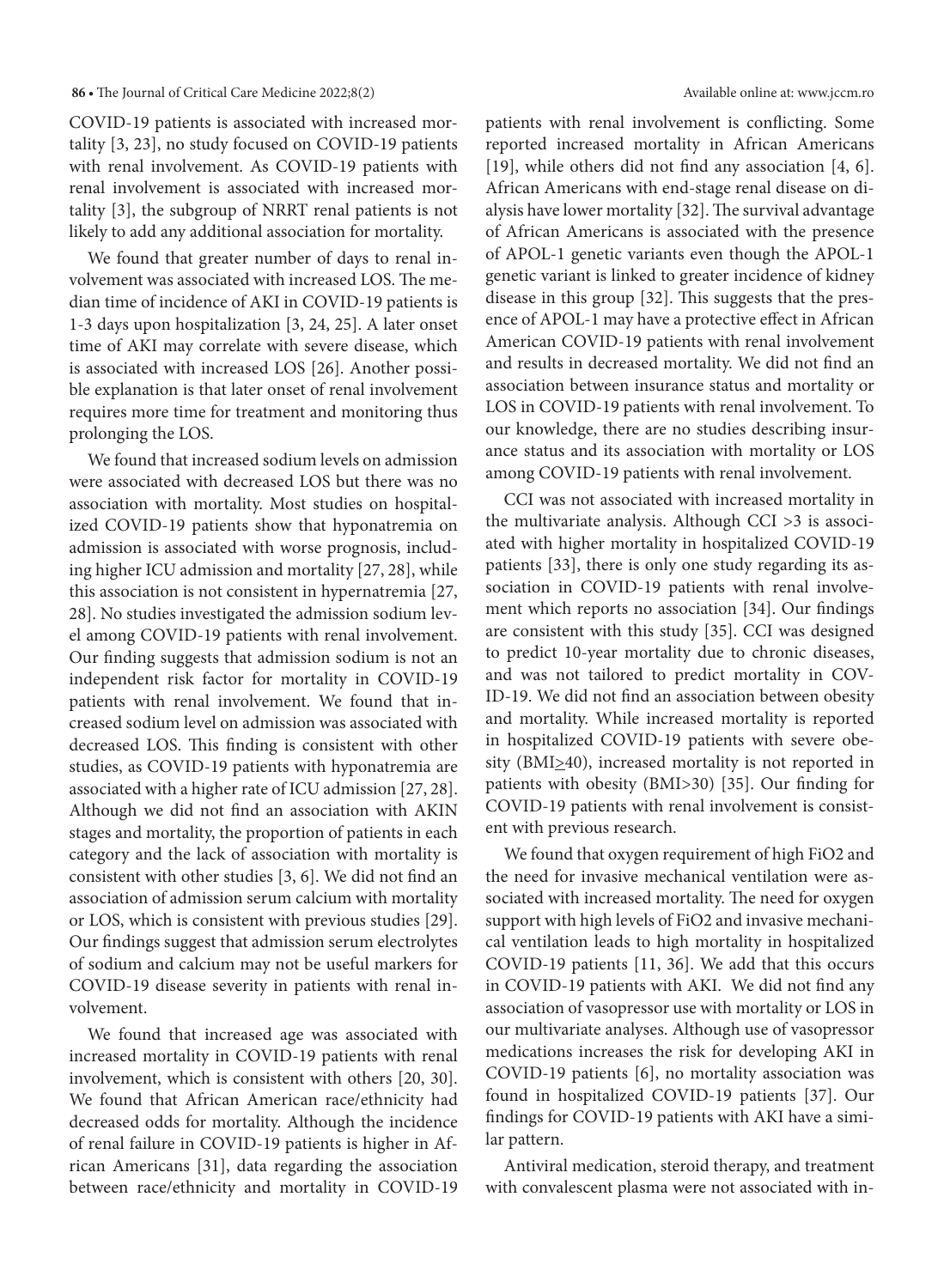creased mortality in the multivariate analysis. There are mixed data regarding the mortality benefit of these therapies in COVID-19 patients with renal involvement [38, 39]. These mixed findings can be explained by the study being performed in the early phase of the pandemic when no clear treatment guidelines were available. We found that treatment with steroids, anticoagulant medications, and convalescent plasma were associated with increased LOS. This is likely related to patients needing to complete the course of their treatment that prolonged their hospital stay.

There are several study limitations. First, as this was a retrospective study, we were not able to include urinary parameters since this was insufficiently collected. Second, our study was performed in a single center, safety-net hospital. However, the many minorities included provides a good perspective on the impact of renal involvement in COVID-19 in these racial/ethnic groups. Third, our study was performed during the early stages of the pandemic. Lastly, we did not include all variables that were associated to mortality. However, our study is adjusted for the most common factors age, comorbidities, and oxygen requirement - contributing to increased mortality and LOS.

# **CONCLUSION**

Our study emphasizes the importance in identifying renal involvement parameters in COVID-19 patients. These parameters are associated with LOS and mortality, and may assist clinicians to prognosticate COV-ID-19 patients with renal involvement.

# **CONFLICTS OF INTEREST**

None.

## **References**

- 1. Pei G, Zhang Z, Peng J, Liu L, Zhang C, Yu C, et al. Renal involvement and early prognosis in patients with COVID-19 pneumonia. J Am Soc Nephrol. 2020;31(6):1157-1165. doi:10.1681/ASN.2020030276
- 2. Lai CC, Ko WC, Lee PI, Jean SS, Hsueh PR. Extra-respiratory manifestations of COVID-19. Int J Antimicrob Agents. 2020;56(2):106024. doi:10.1016/j.ijantimicag.2020.106024.
- 3. Chan L, Chaudhary K, Saha A, Chauhan K, Vaid A, Zhao S, et al. AKI in hospitalized patients with COVID-19. J Am Soc Nephrol. 2021;32(1):151-160. doi: 10.1681/ASN.2020050615.
- 4. Nadim MK, Forni LG, Mehta RL, Connor MJ Jr, Liu KD,

Ostermann M, et al. COVID-19-associated acute kidney injury: consensus report of the 25th Acute Disease Quality Initiative (ADQI) Workgroup. Nat Rev Nephrol. 2020;16(12):747-764. doi: 10.1038/s41581-020-00356-5.

- 5. Gupta S, Hayek SS, Wang W, Chan L, Mathews KS, Melamed ML, et al. Factors associated with death in critically ill patients with coronavirus disease 2019 in the US. JAMA Intern Med. 2020;180(11):1436-1447. doi: 10.1001/ jamainternmed.2020.3596.
- 6. Hirsch JS, Ng JH, Ross DW, Sharma P, Shah HH, Barnett RL, et al. Acute kidney injury in patients hospitalized with COVID-19. Kidney Int. 2020 Jul;98(1):209-218. doi: 10.1016/j. kint.2020.05.006.
- 7. Nogueira SÁR, Oliveira SCS, Carvalho AFM, Neves JMC, Silva LSVD, Silva Junior GBD, et al. Renal changes and acute kidney injury in COVID-19: a systematic review. Rev Assoc Med Bras (1992). 2020;66Suppl 2(Suppl 2):112-117. doi: 10.1590/1806- 9282.66.S2.112.
- 8. Khwaja A. KDIGO clinical practice guidelines for acute kidney injury. Nephron Clin Pract. 2012;120(4):c179-c184. doi:10.1159/000339789
- 9. Charlson ME, Pompei P, Ales KL, MacKenzie CR. A new method of classifying prognostic comorbidity in longitudinal studies: development and validation. J Chronic Dis. 1987;40(5):373- 83. doi: 10.1016/0021-9681(87)90171-8.
- 10. Seymour CW, Liu VX, Iwashyna TJ, et al. Assessment of clinical criteria for sepsis: for the third international consensus definitions for sepsis and septic shock (Sepsis-3). JAMA. 2016;315(8):762–774. doi:10.1001/ jama.2016.0288
- 11. Grasselli G, Greco M, Zanella A, Albano G, Antonelli M, Bellani G, et al. Risk factors associated with mortality among patients with COVID -19 in intensive care units in Lombardy, Italy. JAMA Intern Med. 2020;180(10):1345-1355. doi: 10.1001/ jamainternmed.2020.3539.
- 12. Xie J, Wu W, Li S, Hu Y, Hu M, Li J, et al. Clinical characteristics and outcomes of critically ill patients with novel coronavirus infectious disease (COVID-19) in China: a retrospective multicenter study. Intensive Care Med. 2020;46(10):1863- 1872. doi: 10.1007/s00134-020-06211-2.
- 13. Gabarre P, Dumas G, Dupont T, Darmon M, Azoulay E, Zafrani L. Acute kidney injury in critically ill patients with COVID-19. Intensive Care Med. 2020;46(7):1339-1348. doi: 10.1007/ s00134-020-06153-9.
- 14. Ng JH, Bijol V, Sparks MA, Sise ME, Izzedine H, Jhaveri KD. Pathophysiology and pathology of acute kidney injury in patients with COVID-19. Adv Chronic Kidney Dis. 2020;27(5):365-376. doi:10.1053/j.ackd.2020.09.003
- 15. Cheng Y, Luo R, Wang K, Zhang M, Wang Z, Dong L, et al. Kidney disease is associated with in-hospital death of patients with COVID-19. Kidney Int. 2020 ;97(5):829-838. doi: 10.1016/j. kint.2020.03.005.
- 16. Beier K, Eppanapally S, Bazick HS, Chang D, Mahadevappa K,